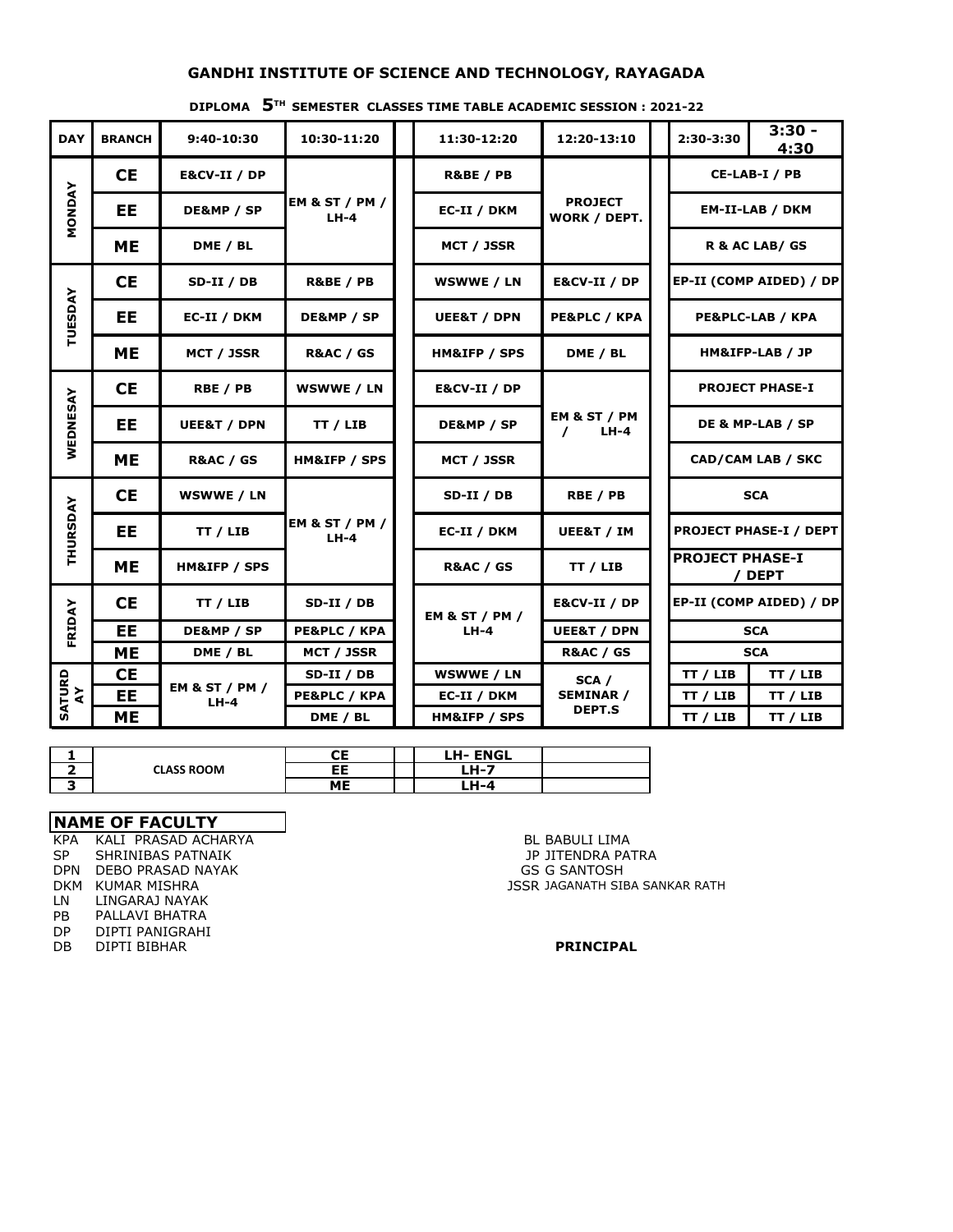# **GANDHI INSTITUTE OF SCIENCE AND TECHNOLOGY, RAYAGADA DIPLOMA 1st SEMESTER ACADEMIC SESSION : 2021 - 2022**

| <b>DAY</b>  | SEC.                           | 10:30-11:20               | 11:30-12:20            | 12:20-13:10      |                              | 2:30-3:30                                           | $3:30 - 4:30$         |  |  |
|-------------|--------------------------------|---------------------------|------------------------|------------------|------------------------------|-----------------------------------------------------|-----------------------|--|--|
|             | A                              |                           | CE-I / KMD             | EM / SKC         |                              | <b>CE-I-LAB /ENGL/ KMD</b>                          |                       |  |  |
| <b>MON</b>  | B                              | $M-I / RG$                | <b>BE&amp;EE / KKK</b> | CA / RP          |                              | CA-LAB / CL1/RP                                     |                       |  |  |
|             | A                              | PHY. / JSSR               |                        | EM / SKC         |                              | <b>PHY-LAB / JSSR</b>                               |                       |  |  |
| <b>TUE</b>  | в                              | CHEM. /                   | $M-I / RG$             | BE&EE / BA       | ¥                            |                                                     | <b>CHEM-LAB /</b>     |  |  |
|             | A                              | CE-I / KMD                | EM / SKC               | PHY. / JSSR      | ⋖<br>ш                       | <b>SEMINAR / ENGL / PM &amp;</b>                    |                       |  |  |
| <b>WED</b>  | B                              | BE&EE / BA                | CA / RP                | CHEM. / NF       | $\alpha$                     |                                                     | <b>BSC.DEPT</b>       |  |  |
|             | A                              |                           | PHY. / JSSR            |                  | m                            | ED-LAB / ED HALL / BL                               |                       |  |  |
| <b>THU</b>  | в                              | PED / KMD                 | <b>BE&amp;EE / KKK</b> | $M-I / RG$       |                              |                                                     | <b>WORKSHOP / SKC</b> |  |  |
| <b>FRI</b>  | A                              | EM / SKC                  | $M-I / RG$             | CE-I / KMD       |                              |                                                     | SEMINAR / ENGL / PM & |  |  |
|             | B                              | CA / RP                   |                        | CHEM. /          |                              | <b>BSC.DEPT</b>                                     |                       |  |  |
| <b>SAT</b>  | A                              | CE-I / KMD                |                        | PHY. / JSSR      |                              | SCA, LIB / JKP                                      |                       |  |  |
|             | в                              | CA / RP                   | $M-I / RG$             | CHEM. /          |                              |                                                     |                       |  |  |
|             |                                |                           |                        |                  |                              |                                                     |                       |  |  |
|             | <b>NAME OF FACULTY</b>         |                           | LAB CLASS ROOMS        | <b>ED</b>        |                              | <b>ENGINEERING DRAWING</b>                          |                       |  |  |
| BA          |                                | <b>BADAL ACHARYA</b>      |                        | CL <sub>1</sub>  |                              | <b>COMPUTER LAB-1</b>                               |                       |  |  |
| <b>PM</b>   |                                | <b>PRITISH MAHAPATRA</b>  |                        | <b>LIB</b>       | <b>LIBRARY</b>               |                                                     |                       |  |  |
| <b>KKK</b>  | <b>K.KIRAN KUMAR</b>           |                           |                        | <b>ENGL</b>      |                              | <b>ENGLISH LAB</b>                                  |                       |  |  |
| <b>JSSR</b> |                                | JAGANATH SIBA SANKAR RATH |                        | <b>WS</b>        |                              | <b>WORK SHOP LAB</b>                                |                       |  |  |
| <b>RG</b>   |                                | <b>RUTURAJ GANTAYAT</b>   |                        | CE-I             |                              | <b>COMMUNICATIVE ENGLISH-I</b>                      |                       |  |  |
| <b>KMD</b>  | <b>K MONICA DASH</b>           |                           |                        | $M-I$            |                              | <b>MATHAMATICS-I</b>                                |                       |  |  |
| <b>RP</b>   | <b>RASMITA PATNAIK</b>         |                           |                        | PHY, CHEM        |                              | PHYSICS, CHEMISTRY                                  |                       |  |  |
| <b>BN</b>   | <b>BHARAT NAIK</b>             |                           |                        | <b>EM</b>        | <b>ENGINEERING MECHANICS</b> |                                                     |                       |  |  |
| <b>JKP</b>  | <b>JAYANTA KUMAR PATJYOSHI</b> |                           | Subjects               | <b>CA</b>        |                              | <b>COMPUTER APPLICATION</b>                         |                       |  |  |
|             |                                |                           |                        | <b>BE&amp;EE</b> |                              | <b>BASIC ELECTRICAL AND ELECTRONICS ENGINEERING</b> |                       |  |  |
|             |                                |                           |                        | <b>PED</b>       |                              | <b>PROFESSIONAL ENGLISH DEVELOPMENT</b>             |                       |  |  |
|             |                                |                           |                        | <b>SCA</b>       |                              | <b>STUDENT CENTRED ACTIVITIES</b>                   |                       |  |  |

| <b>CLASS</b> | $SEC-A - LH 5$ | CE & EE |  |  |
|--------------|----------------|---------|--|--|
| <b>ROOM</b>  | SEC-B - LH 6   | MF      |  |  |

**PRINCIPAL**